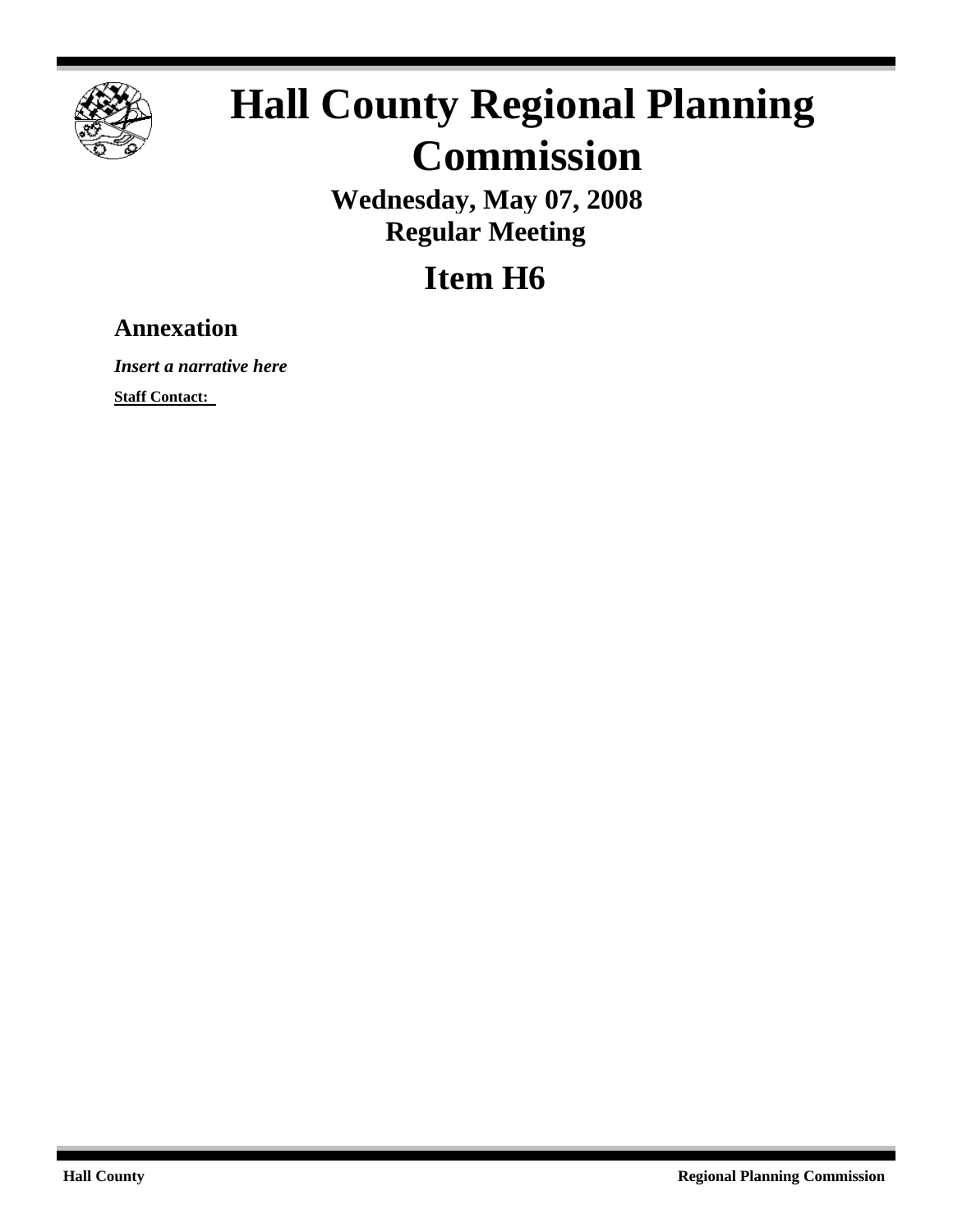April 21, 2008

Dear Members of the Board:

## **RE: Rezoning – Change of Zoning. Rezone request changing property from R1, Suburban Density Residential and R2, Low Density Residential to R3, Medium Density Residential in the Grand Island City Code Lots 1-11 Block 1, Northview II. (C-14- 2008GI).**

For reasons of Section 19-923 Revised Statues of Nebraska, as amended, there is herewith submitted an amendment to the Grand Island Zoning Map from R1 and R2 to R3, Northview Second Subdivision, located South of Montana Ave and West of North Road Grand Island, Hall County, Nebraska. As shown on the enclosed map.

You are hereby notified that the Regional Planning Commission will consider this final plat at the next meeting that will be held at 6:00 p.m. on May 7, 2008 in the Council Chambers located in Grand Island's City Hall.

Sincerely,

Chad Nabity, AICP Planning Director

cc: City Clerk City Attorney Director of Public Works Director of Utilities Director of Building Inspections Manager of Postal Operations Rockwell & Associates

This letter was sent to the following School Districts 1R, 2, 3, 8, 12, 16, 19, 82, 83, 100, 126.